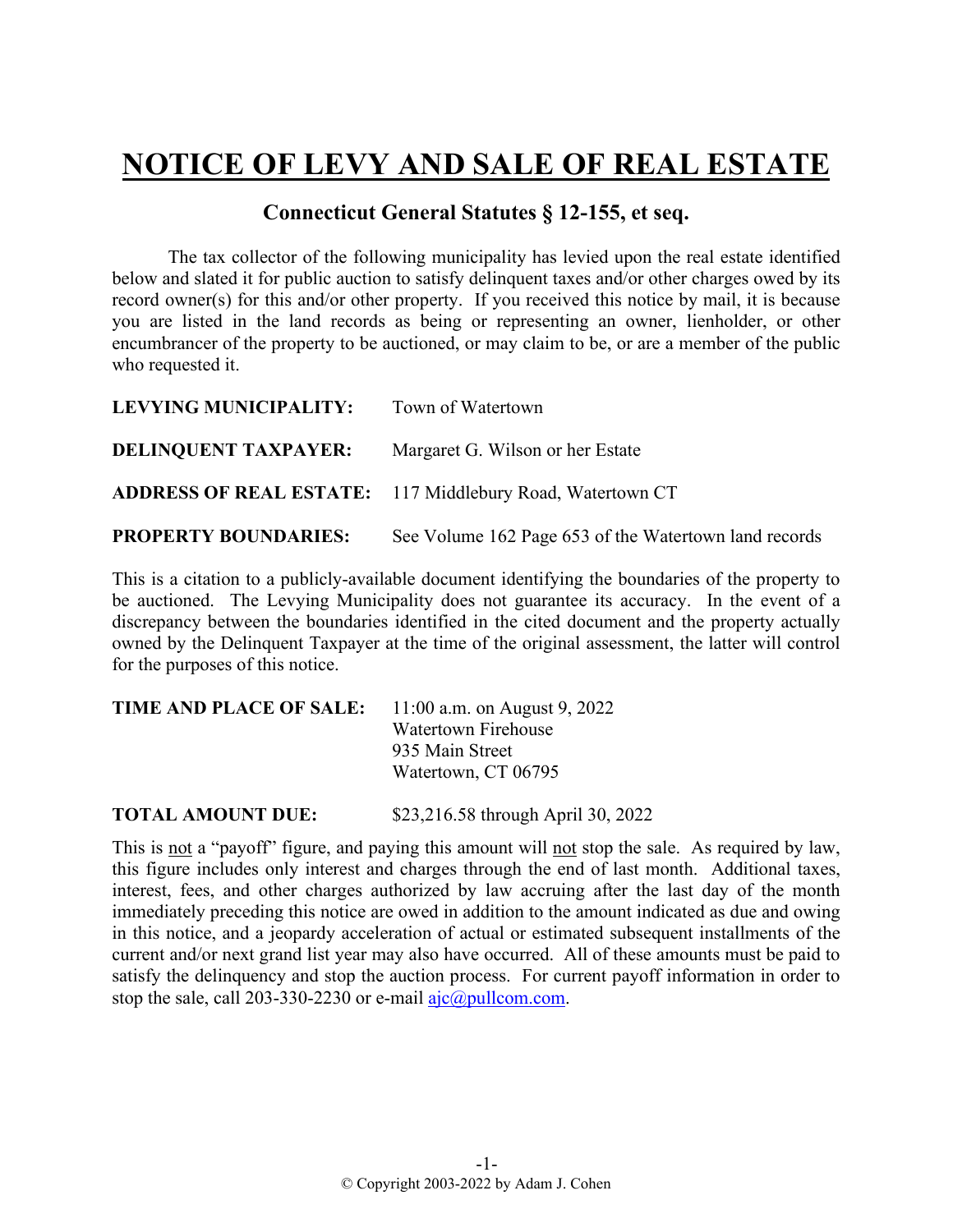**SURVIVING ENCUMBRANCES:** This property will be sold "free and clear" to the winning bidder subject only to: (1) taxes and water/sewer charges laid by the levying municipality which were not yet due and payable at the time of the levy, which is the date accompanying the signature on the first notice of this sale filed in the land records, except as are recovered from the sale; (2) the accrued taxes and water/sewer charges of any other governmental authority against this property; (3) any federal lien recorded until 30 days before the date which is six months after the auction date, except as extinguished pursuant to federal law; (4) easements, covenants and restrictions in favor of other parcels of land predating the time of the levy; (5) solely to the extent any of the delinquencies identified above was assessed on property other than the property to be sold, all encumbrances perfected before this notice was recorded; (6) interests exempt from levy and sale under the Constitution and laws of the United States; (7) the interest of any person or such person's predecessors in title for whom notice of the sale was not sent as required by law, and who had a right to such notice, and who did not in fact know of it within six months thereafter; (8) any monetary encumbrance recorded between May 17, 2022 and the date the first notice of this sale was filed in the land records, unless its holder is notified of the tax sale as required by law or in fact knew of it within six months thereafter; (9) any other interest not foreclosed by this tax sale procedure under state law; and (10) the effect of any federal, state, or local law and the restrictions and conditions in the tax sale notices and announced at the auction.

**PERSONS TO WHOM THIS NOTICE IS SENT:** The following persons are, or may claim to be, or may represent, the known holders of choate interests which will be affected by the sale. Absent payment in full before the auction or valid redemption within six months thereafter, the respective titles, mortgages, liens, restraints on alienation, and other encumbrances in this property in favor of all persons with actual or constructive notice thereof shall be extinguished.

| Margaret G. Wilson or her Estate<br>117 Middlebury Road<br>Watertown, CT 06795                                                                                     | Margaret G. Wilson or her Estate<br>and Cathy Ann Wilson<br>10804 County Road 120<br>Kiowa, CO 80117                                                       |
|--------------------------------------------------------------------------------------------------------------------------------------------------------------------|------------------------------------------------------------------------------------------------------------------------------------------------------------|
| Margaret G. Wilson or her Estate<br>and Peggy R. Wilson<br>900 South 1 <sup>st</sup> Street<br>Montrose, CO 81401                                                  |                                                                                                                                                            |
| Internal Revenue Service<br><b>Advisory Consolidated Receipts</b><br>7940 Kentucky Dr., Stop 2850F<br>Florence, KY 41042<br>(solely for any inchoate estate taxes) | <b>State of Connecticut</b><br>Dept. of Revenue Services<br>450 Columbus Blvd, Suite 1<br>Hartford, CT 06103<br>(solely for any inchoate succession taxes) |